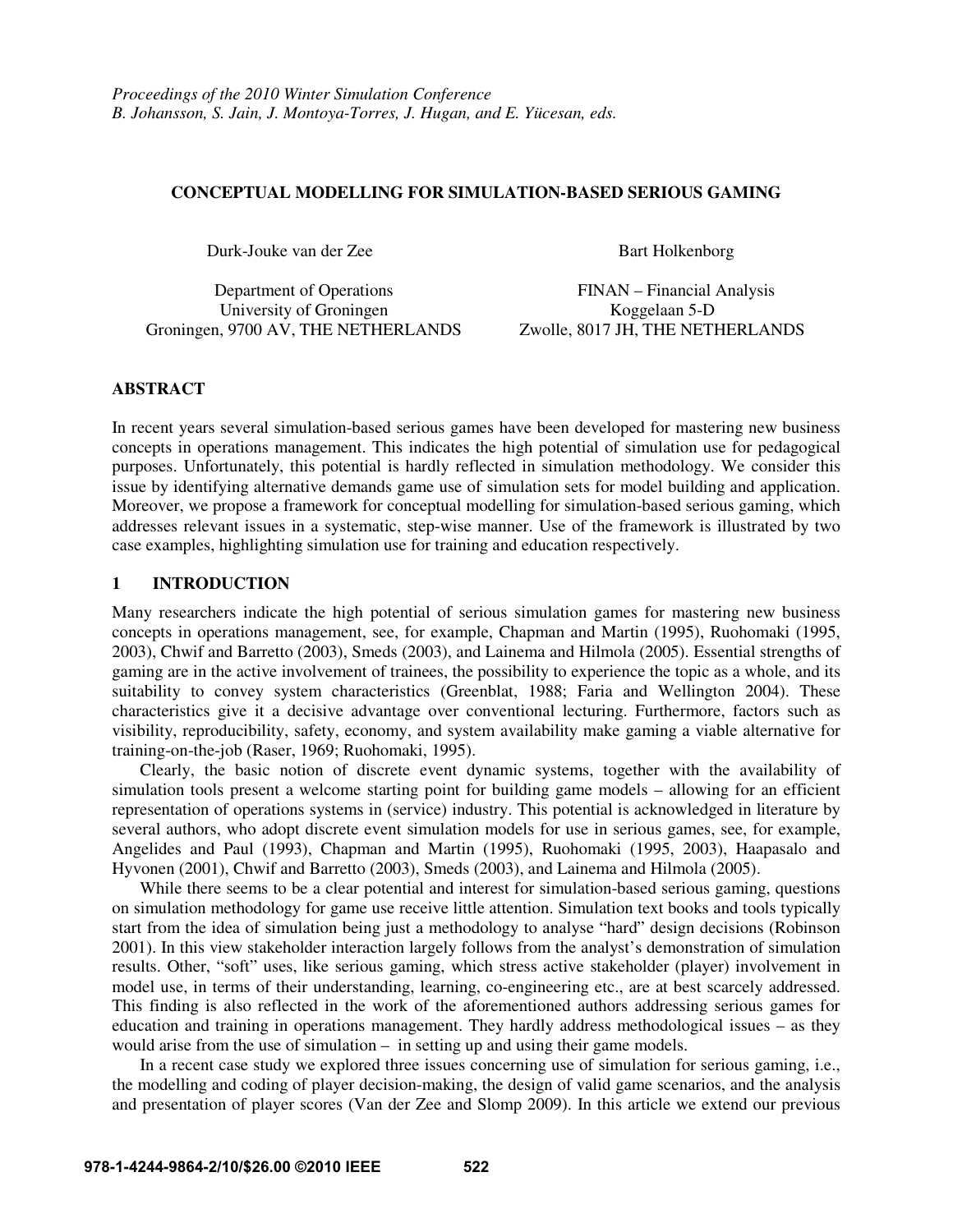research by proposing a framework for conceptual modelling of simulation-based games. Essentially, the framework adds to our existing work by:

- Supplying an *ordered sequence of activities* to undertake for model specification fit for model coding.
- Including activities concerning *learning needs*, and the *definition of modelling objectives*.
- Further *detailing of activities* concerned with describing model contents, inputs and outputs.
- Addressing *requirements* for a conceptual model.

The framework results from an adaption and extension of the framework by Robinson (2008b). The primary focus underlying their framework is the use of simulation for modelling and analyzing operations systems in business. We modify the framework to facilitate simulation use for serious gaming by reconsidering the modelling objectives, and users, i.e., players, needs. Modifications follow from the framework for game design introduced by Greenblat and Duke (1981). Use of the framework is illustrated by two case examples, addressing serious gaming for training and educational purposes respectively.

The remainder of the paper is organised as follows. In section 2 we will introduce the methodology for developing the new framework for conceptual modelling for simulation-based gaming. Next, in Section 3, two case examples are introduced. In Sections 4 and 5 we discuss the new modelling framework and the requirements for conceptual modelling. They serve to illustrate the application of the framework. The paper concludes with a summary of the major findings.

# **2 METHODOLOGY**

Basically, the use of simulation models for serious gaming, instead of system analysis, implies a shift with respect to:

- Modelling objectives: the model is meant to support learning instead of analysis.
- Users: players and game leaders are added to analyst and other stakeholders.
- Interaction: on-line user interaction with the model is intrinsic to game runs.
- Model re-use: games are typically used to serve distinct groups of players.

To reflect the aforementioned changes we propose to adapt the dominant cycle of activities for a simulation project, by integrating relevant elements underlying game design, see Figure 1. Figure 1 clarifies how our prime focus is on the conceptual modelling step. This step should result in a blueprint for coding, i.e., the conceptual model, and a statement on the coded model's intended use.

Unfortunately, there is little agreement on the notion of conceptual modelling, apart from having relevance for the early stages of the simulation study, linking somehow problem situation and model coding (Robinson 2008a). In this article we relate conceptual modelling activities to the framework defined by Robinson (2008b). Robinson's framework is built on a recent and thorough literature review. It is meant to support conceptual model definition by identifying and detailing five sequential, but iterative, key activities:

- Understanding the problem situation,
- Determining the modelling and general project objectives,
- Identifying the model outputs,
- Identify the model inputs,
- Determining the model contents (scope and level of detail).

Furthermore, Robinson specifies requirements on the quality of a conceptual model for later phases in the simulation study, see Section 5.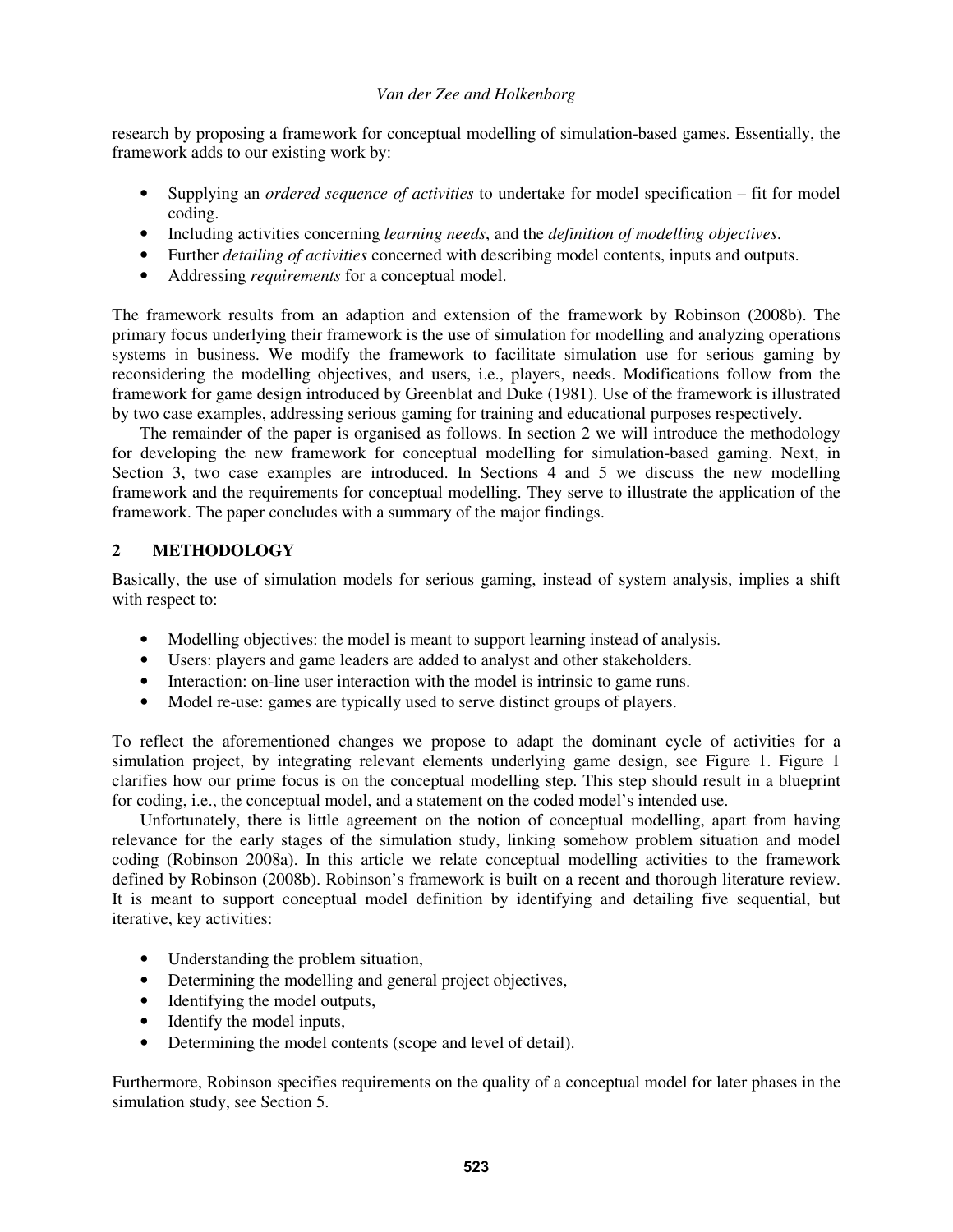

Figure 1: Adapting simulation models for game use

Essentially, our approach foresees in adapting Robinson's framework for game use by including relevant game elements. Such elements are found by considering a framework for game development, as proposed by Duke and Greenblat (1981). Remark how their framework has been enriched by Riis et al. (1995) building on their extensive experience in game design and use. The choice of framework is motivated by the structured way it describes the design process, and its role as a reference model for simulation and gaming – being much referenced by simulation game designers, cf. Angelides and Paul (1993), Crookall (1995), Smeds (2003).

Greenblat and Duke (1981) describe the overall game design process in four phases: Initialization, Design, Construction, and Use of the game, see Figure 1. We only summarise essential elements for each phase here. For a more detailed discussion we refer to Greenblat and Duke (1981), and Riis et al. (1995). The outcome of the initial phase in game design should be a clear focus on objectives and scope of the game, see Figure 1. Important issues are concerned with the appropriateness of the game relative to alternative approaches, purpose of the game and its constituting elements. The actual game design covers two phases: the development of a game concept, and the implementation of this game concept in terms of construction. The final phase is concerned with the actual operation of the game.

### **3 CASE EXAMPLES**

In order to illustrate the use of our new framework we will consider two case examples. The first case addresses operator *training* for assembly line operation, whereas the second example concerns retail managers being *educated* on in-season price promotion. Both cases consider simulation-based games which have been used and tested in practice (Van der Zee and Slomp 2009, Holkenborg 2009). Remark how education and training concern two important uses of serious games. Training tends to be more tailored to the (daily) operation of a (company) specific system. Education may have a wider focus by encouraging, for example, critical thinking, the formulation of good questions, and creativity in solution finding, thereby building on the notion of a tailored "imaginary" system, see Jones (1995), Corsun (2000), Klabbers (2003). Section 4 will clarify how these differences may matter in conceptual modelling.

#### **3.1 Training Assembly Line Operators**

Recently a manufacturer of mail inserting systems (cf. Figure 2) changed its concept underlying the design and operation of its manual assembly lines. Consequently, operators had to be trained for the new working procedures (Van der Zee and Slomp 2009).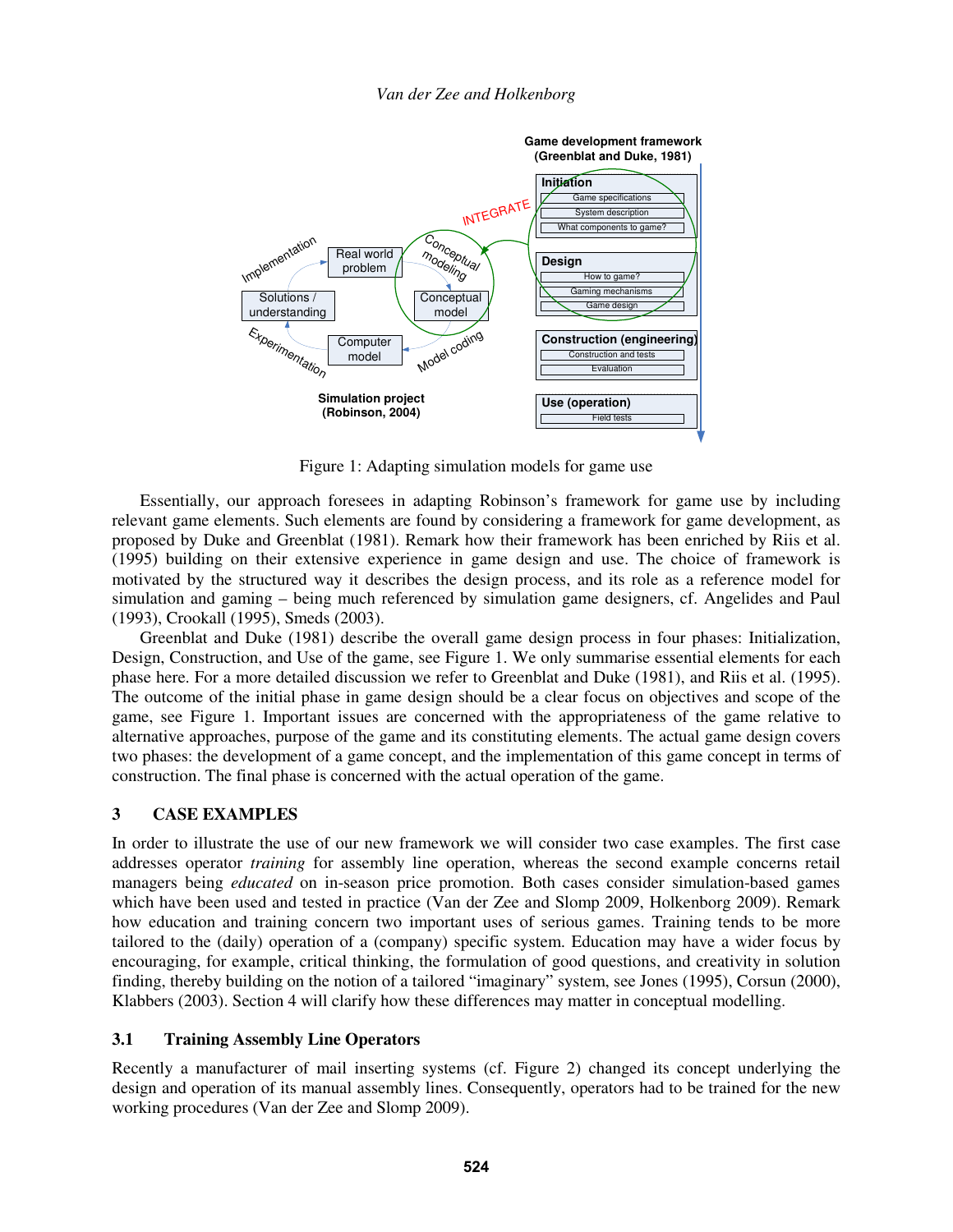

Figure 2: Mail Inserting System (Van der Zee and Slomp 2009)

New working procedures concerned among others the operation of the line according to the takt-time principle (Baudin 2002). Essentially, the takt-time principle realises line pacing by considering a fixed time frame – the takt-time – in which each team should complete assembly operations for one product. The respective product is to be placed in a buffer and serves as an input for a successor segment of the line. The setting of the takt-time is based on demand figures. Basically, it relates planning period and its associated demand. Ideally, implementation of the takt-time principle should contribute to a regular product flow for the line, and reduce the effects of blocking and starvation.

The design of the assembly line assumes each station to be operated by at most one worker. To guarantee volume flexibility for the assembly line, the number of stations is chosen such that it exceeds the number of operators under "normal" work loads. Elementary operator decisions within the takt-time concept concern the selection of a next station to work on. Job variety and worker differences should be considered in solving this problem. Another issue that has to be solved, is concerned with the acceptance of the proposed control solution by the workers The takt-time control concept evokes a natural resistance among workers, as working according to takt-time can easily be associated with working-like-robots.

#### **3.2 Educating Retail Managers – In-Season Price Promotion for Fashion Merchandise**

A supplier of software for retail management seeks to further exploit its knowledge of business processes in retail. One of the opportunities considered is the design of serious games for educational purposes. Typically, retail managers are educated by training on the job. The use of serious games may present an attractive, alternative way in educating managers in making better founded decisions, and speeding up their learning processes (cf. Section 1).

As a first initiative the company started a pilot project (Holkenborg 2009, Van der Zee and Holkenborg 2010). The pilot project addressed the design, testing and use of a serious game for educating managers in fashion retail on in season pricing decisions. Essentially, pricing decisions may be used to influence consumer behaviour in their willingness of buying products. In turn this may help to improve shops' profits by increasing turnover and reducing unsold stock.

More in particular, the game concerns the sale of jeans – being considered as an appealing example setting. The sale of jeans is assumed to follow a seasonal pattern – as is common in fashion retail. This implies that the selling and wearing of jeans is restricted to specific periods of a year. Pricing decisions are typically made either on a seasonal or on a week-by-week basis. Note how the latter setting assumes that recent information on sales may be included in decision-making. Hence better informed decisions may be made.

### **4 A FRAMEWORK FOR CONCEPTUAL MODELLING**

In this section we propose a framework for simulation-based serious gaming. The framework results from adapting and extending Robinson's framework (Robinson, 2008b), which addresses conceptual modelling for simulation and analysis of operations systems in business. Each step will be illustrated by the aforementioned case examples, see Section 3.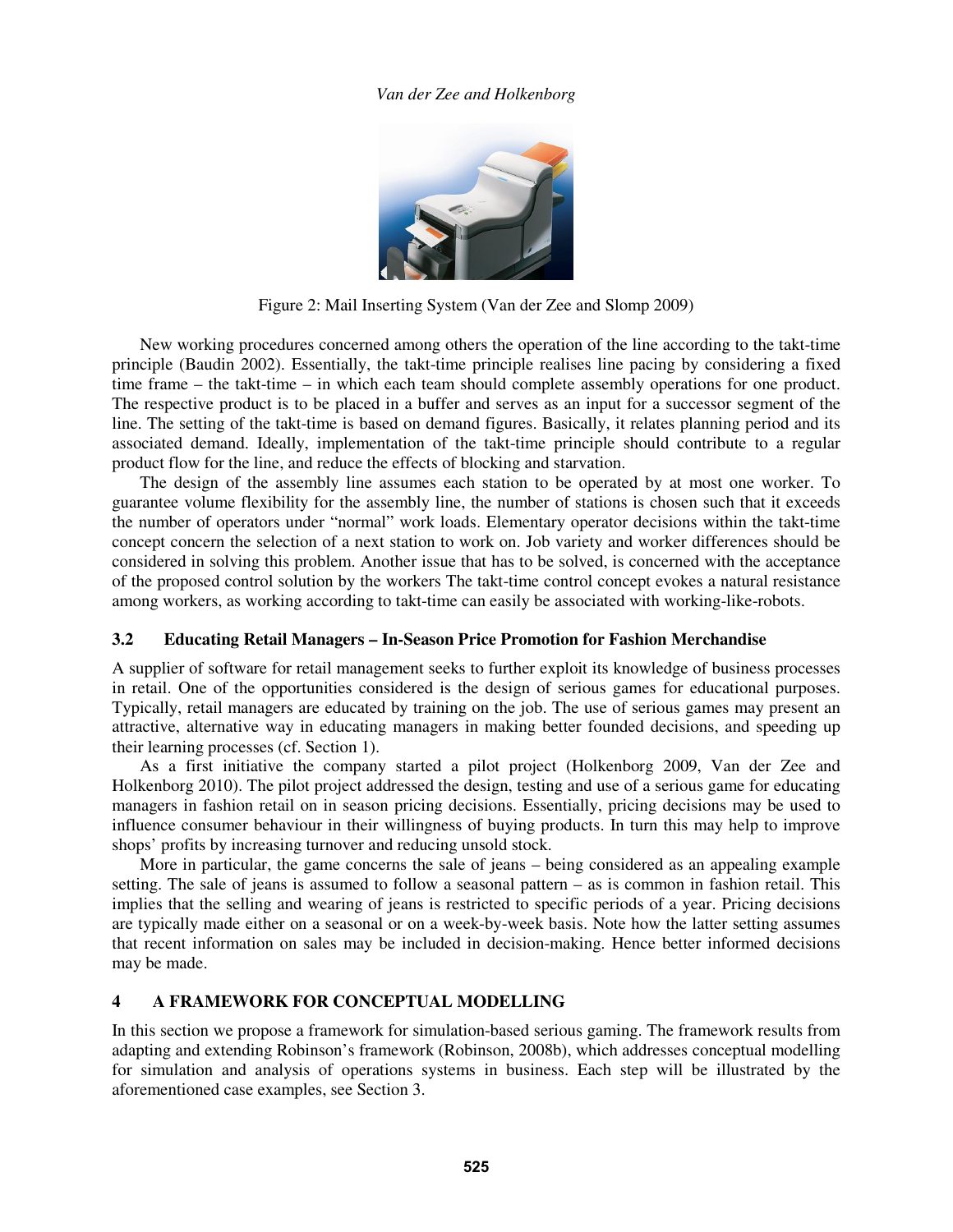# **4.1 Understanding the learning needs**

Whereas "analysis" is driven by a perceived need to improve a problem situation linked to a system either existing or foreseen, "learning" builds on a *pedagogic purpose* linked to a (possibly imaginary) system and a target group of students (trainees). Pedagogic purposes may be (Ments, 1983, Riis et al., 1995):

- To describe illustrate or demonstrate an issue, a situation or a process.
- To demonstrate a method or a technique.
- To practice training and education.
- To reflect experiment and obtain response.
- To prepare increase or direct attention towards a specific situation.

Learning needs typically follow from the context and problem being studied, as well as the educational backgrounds and interests of the students (trainees). Similar to Robinson's idea of distinguishing between levels of understanding the problem situation, three levels of understanding the learning needs may be considered, i.e., they are (i) clearly understood and expressed, (ii) apparently well understood and expressed, although they are not, (iii) neither well understood nor expressed. The respective level of understanding relates to the efforts of the game designer in clarifying matters. Relevant suggestions made by Robinson concern contacting the right people, dealing with different views of stakeholders, or applying methods for problem structuring. Furthermore, for serious gaming, one may also consider the use of literature and educational resources and materials.

After gaining a basic understanding of learning needs, the appropriateness of a game for meeting them should be considered (Riis et al., 1995). Key questions are:

- Is the game appropriate at all? This assumes a justification of development costs. Alternative solutions may be, for example, lecturing, and training on the job.
- What damage may be caused by a poor game? Risks may be in the way the game model matches reality, and the quality of its execution – especially with respect to the choice of the game leader.
- How important is the behaviour of the simulation game leader? Clearly, the game leader may have a big impact on the game process, and players' learning.
- What will be reactions to variations in the benefits obtained by the participants? Background and roles of participants may heavily influence their experiences.
- What about participants who dislike games? Typically, this refers to participants who have been ordered to participate, and show a lack of interest in the game.
- Can simulation gaming be overdone? This refers to the fit of game and learning needs.

### *Case example: training assembly line operators*

Operator learning needs follow from the redesign of the manual assembly line. Relevant pedagogic purposes are *to practice* the control rules for operating the line, and *to reflect on* the way a takt-time rule may influence their working conditions and system performance.

The purpose of reflecting on the new control system is rather soon identified. It takes some more time to realize the operators' need for practicing. This is reflected in the fact that the initial choice to support learning by lecturing does not work out well for the operators. Their experience is limited – being allowed to watch model behaviour but not influence it. Hence, only a limited contribution is made to their confidence and insights in solution quality.

Appropriateness of the game has been justified by comparing it with alternative solutions, see above. Game size and simplicity imply limited efforts in game design and execution, and reduced risks involved. Variations in game outcomes due to player backgrounds (educational background, experience) are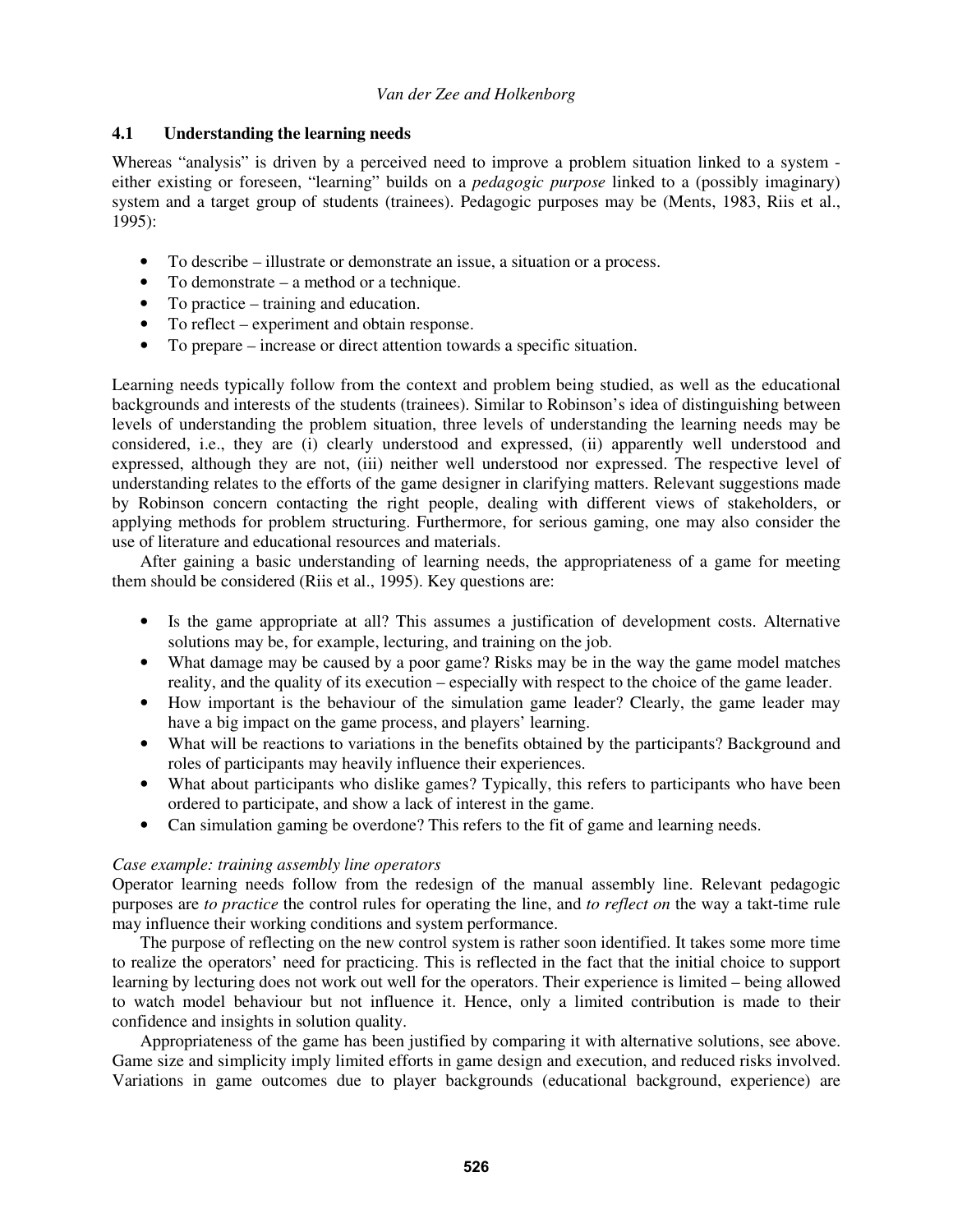expected, and fostered as a way to force insightful and convincing discussion among players. Only wellmotivated participants are invited for the game.

#### *Case example: educating retail managers*

The starting point for this project implies the a-priori use and testing of a game for facilitating learning of retail managers. The choice of subject addressed by the game follows from interviews of several interested retail managers. Essentially, the game should educate retail managers on pricing decisions for in-season promotion. Here education is meant to create awareness and insights on the way pricing decisions influence customer behaviour, and – next – shop performance.

Appropriateness of the game is considered in terms of risks involved in case of a poor game setup, and execution. Given its status as a pilot project it is crucial to guarantee a successful experience for game attendants.

### **4.2 Determining the modelling and general project objectives**

Modelling objectives determine the starting point and check point for model development. Robinson suggests to define modelling objectives in terms of achievements, performance, and constraints. This assumes a clear definition of performance measures, and goals, and the restrictions set to solution finding and testing, like, for example, the available budget, time constraints, and design options.

Serious gaming relates achievements to pedagogic purposes, see Section 4.1. Performance measures may be used to indicate success in answering to the pedagogic purposes. Furthermore, in many cases the notion of the factors explaining performance – causes and effects – may be more important, see Section 4.4. Restrictions on game design and use typically reflect limitations in resource availability, player interests and availability, context of use and design options. The latter options may for example refer to requirements on instructions, and the use of specific materials (Riis et al., 1995).

General project objectives supplement the modelling objectives by linking model development to a time scale, and by considering model nature and its use. Robinson details the latter aspect by distinguishing between model flexibility in accommodating changes, run-speed, visual display, ease of use, model/component reuse.

Game model nature and use follow from the identification of users, i.e., game leader and players, and the way their model interaction should be facilitated. This sets high demands to model understanding and ease of model interfacing – as model users are typically not familiar with simulation model set up and its underlying logic. Note how this differs from the case where simulation is used for analysis purposes – here model builders often are the (sole) model users. Demands are typically reflected in the way models are to (i) be visualized, in terms of what to display (all, relevant parts of the system), and how to display (2D, 3D, schematic, mathematic etc.), (ii) be used by characterizing facilities for interaction (dragging, pop ups, menus etc.), (iii) respond to player decisions – in terms of execution times, and (iv) distinguish among roles of the game leader and player(s) (access to model elements, i.e., inputs, outputs, model details).

#### *Case example: training assembly line operators*

Operator achievements are in their understanding, and practicing of the takt-time control concept, see Section 4.1. The performance measure that serves as an indication of their understanding concerns the throughput realized within a certain time frame. Most relevant resource restriction in game design is the availability of the operators, as their absence implies production losses.

As far as general project objectives are concerned especially model visualization and interaction received due notice. Basically, operators should be able to relate their working environment to the model. A simple 2D visualization would suffice as long as assembly line stations, operators, operations and their dynamics are clearly distinguished. Interactions means should be simple, as operators are not familiar with simulation tools.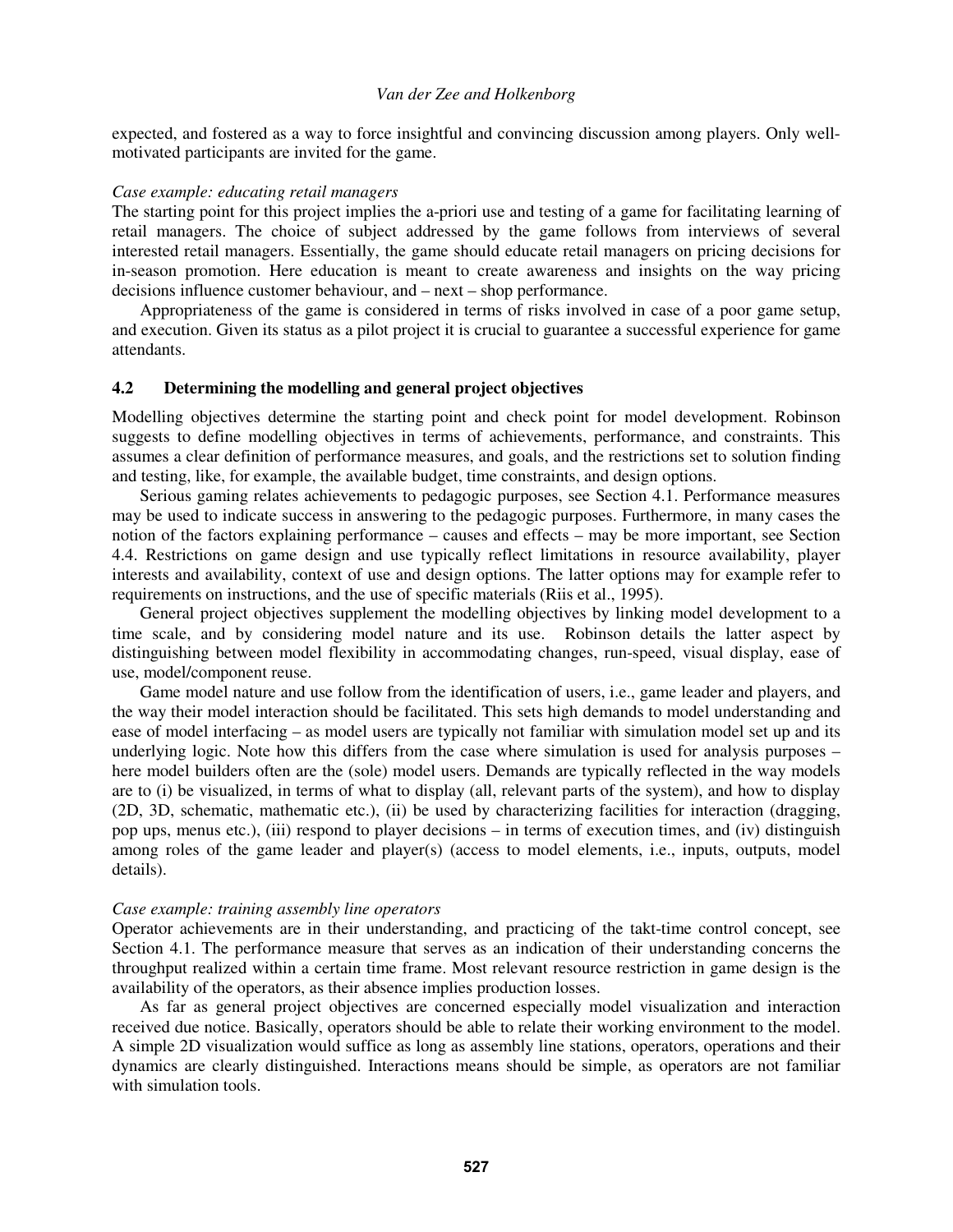### *Case example: educating retail managers*

Achievements of retail managers are related to their ability in making good and founded pricing decisions for in-season promotion, see Section 4.1. Key performance indicator is the profit margin, as it results from sales, purchase prices and unsold inventory. Just like for the other case example the most important restriction for game design concerns the availability of the players, i.e., retail managers.

Whereas the aforementioned operators require a visual display of shop floor operations for making their decisions, retail managers typically do not require such detail for their pricing decisions. They rely on summaries of customers´ behaviour in terms of expected sales figures. Visualization should reflect their reality in terms of relevant graphs. Again, interaction means should be simple, as retail managers are not familiar with simulation tools.

### **4.3 Identify the model inputs**

Just like the classic use of simulation game use starts from the notion of experimental factors, i.e., model elements which may be adapted for characterizing a scenario. For gaming a certain ordering of scenarios may be a requisite, in order to familiarize players with the game and "build up" their skills and knowledge. Choice of experimental factors and their range may be decoupled from the actual choice of scenarios for a specific game session. Note how restrictions on resources, player interests and availability may force a careful choice of a limited set of scenarios for a specific session. (Re)use of the game for players with alternative educational backgrounds may make it worthwhile to extend available scenarios.

### *Case example: training assembly line operators*

Two experimental factors are considered: operator efficiency, and control concept. In this way players experience the differences between the current control policy and the takt-time rule, as well as the influence of operator differences on system operation and performance.

### *Case example: educating retail managers*

The game is rather flexible with respect to the choice of experimental factors, allowing to define numerous scenarios. Actual game use assumes a tailoring towards the respective target group of retail managers, considering their background, branche of trade, interests etc. For example, a pilot game considered alternative pricing strategies in terms of decision-making on a weekly or on seasonal basis.

#### **4.4 Identify the model outputs**

Model outputs are meant to serve two purposes (Robinson 2008b):

- To identify whether the modelling objectives have been achieved.
- To point to the reasons why the objectives are not being achieved, if they are not.

For game use simulation modelling objectives are related to pedagogic purposes, see Sections 4.1, 4.2. Outputs may serve as an indicator of players' success in answering to these purposes. Furthermore, outputs may serve as the starting point for player decision-making within the game context, and game leader evaluation of players' progress. An important means in this respect may be a "decision trace" (Van der Zee and Slomp 2009) highlighting the (sequence of) decisions made by a player. Note how such a trace may be both of relevance for the player (also during game execution) and the game leader (evaluation).

#### *Case example: training assembly line operators*

Players are supported in decision-making by indicators, representing, for example, the time remaining until the start of a new takt-time period, throughput realized so far, and visual observations of the line.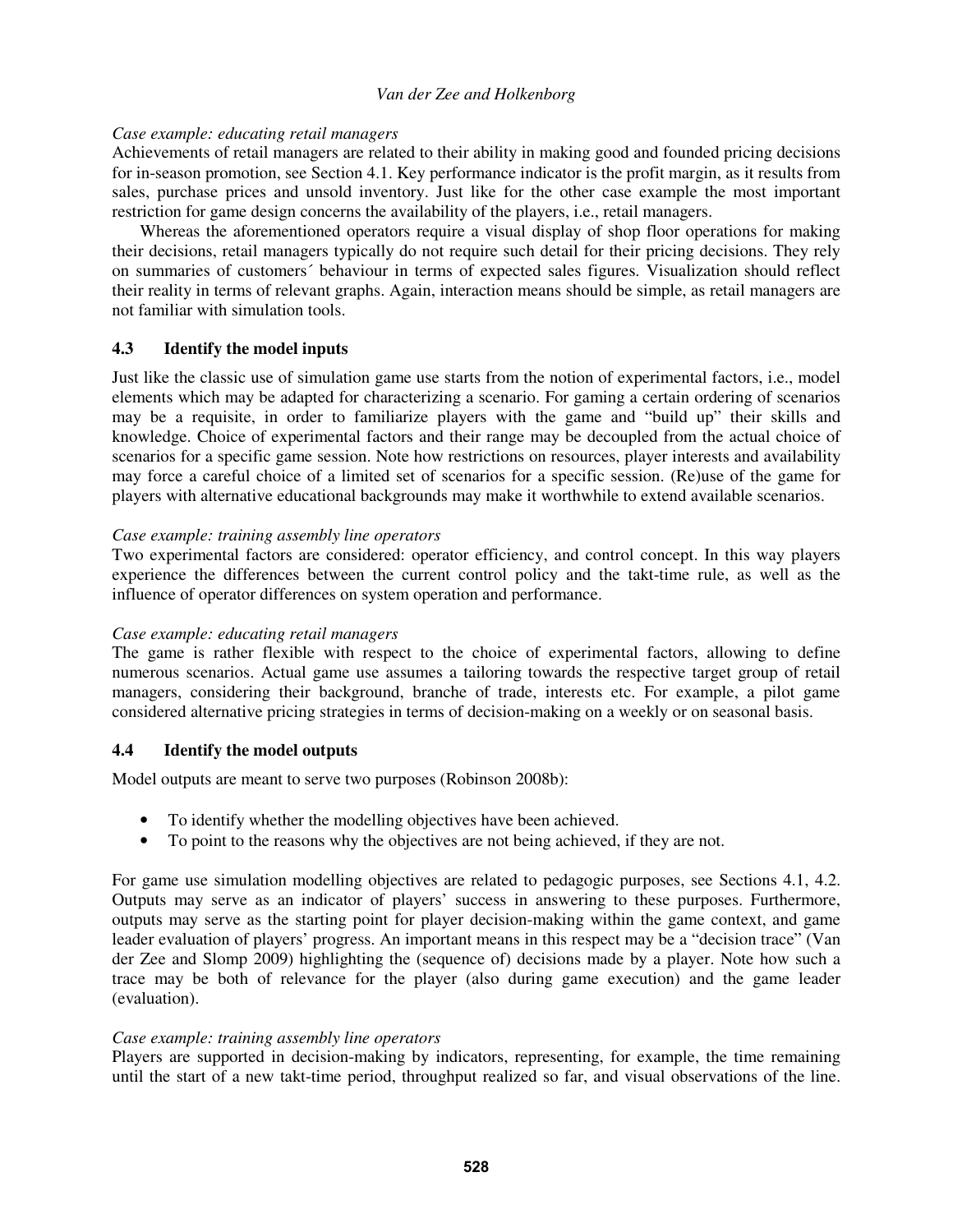Outputs considered by the game leader are the decision trace concerning operator assignments, and throughput figures, next to intermediate observations on player progress, and performance.

### *Case example: educating retail managers*

Retail managers are supported in their gaming decisions by outputs on their price strategy implemented so far (decision trace), and related developments of costs, sales, profits and inventory levels. In turn the decision trace and figures on overall net profit allows the game leader to judge on players' progress and learning.

### **4.5 Determining the model contents**

Determining model contents entails two activities, i.e., deciding on model scope and its detail. Robinson (2008b) suggests to specify model scope by identifying the entities, activities, queues and resources that are to be included in the model. The choice for these types of components follows from abstracting operations systems as queueing systems. Decisions on model detail boil down to defining component attributes.

 Decisions on model contents are not easy and may involve the sound judgement of domain experts and stakeholders. Judgement should include a careful balancing of conceptual model requirements, see Section 5. For further hints on defining model contents – which are also valid for simulation games – see Robinson (2008b).

A specific issue concerning game use of simulation is in the specification of players' roles and interactions with the game model. In line with Van der Zee and Slomp (2009) we propose to specify player details in terms of intelligent agents. Intelligent agents are defined according to a reference architecture (Van der Zee and Van der Vorst, 2005; Van der Zee, 2007). Essential elements are:

- Decision makers are modelled as *intelligent agents* who carry out *decision jobs*, just like machines carry out physical jobs.
- The definition of a common *internal structure for agents*, which specifies basic elements and operations. Elements concern:
- Buffers for storing data, goods, and resources.
- A job queue containing job definitions issued by a higher-level agent.
- A transformer reflecting jobs being processed.
- Local intelligence, specifying the control logic applied by the agent in job execution.
- Handling of incoming and outgoing flows of goods, resources, data, and job definitions are realised by input and output operations.
- Model dynamics is linked to *job dynamics* as activities only start if both a job definition, and its required input, i.e., goods, data and/or resources, are present.

#### *Case example: training assembly line operators*

Figure 3 shows how player details have been specified for the game model by means of object diagrams (Booch 1994), cf. Van der Zee and Slomp (2009). The figure shows how a player is related to the role of a line manager, i.e., an intelligent agent. His decision jobs are triggered by events, i.e., product arrivals and the completions of operations. Decision output is concerned with job definitions specifying assignments of workers to stations.

### *Case example: educating retail managers*

Figure 4 shows the scope for the game. It highlights key entities and their relationships. Further detailing – including player roles, i.e. retail managers – is possible, similar to the operator training game.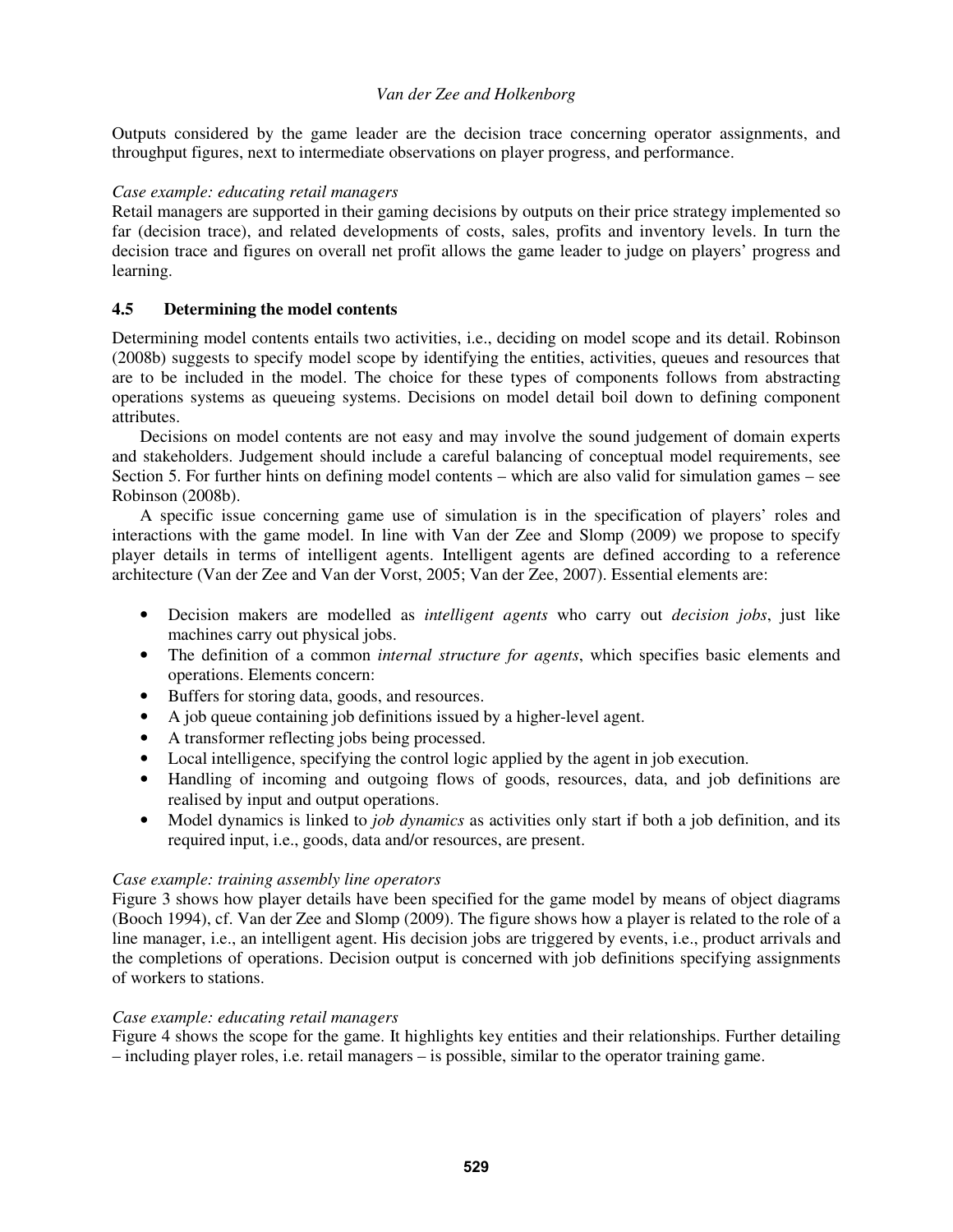# **5 REQUIREMENTS OF A CONCEPTUAL MODEL FOR SIMULATION-BASED GAMING**

Robinson (2008b) considers 4 requirements to judge on the *quality of the conceptual model for later phases in the simulation study:*

- Validity refers to "a perception, on behalf of the modeller, that the conceptual model can be developed into a computer model that is sufficiently accurate for the purpose at hand".
- Credibility is defined as "a perception, on behalf of the clients, that the conceptual model can be developed into a computer model that is sufficiently accurate for the purpose at hand".
- The utility of the conceptual model is "a perception, on behalf of the modeller and the clients, that the conceptual model can be developed into a computer model that is useful as an aid to decisionmaking within the specified context".
- Feasibility, is "a perception, on behalf of the modeller and the clients, that the conceptual model can be developed into a computer model with the time, resource and data available".



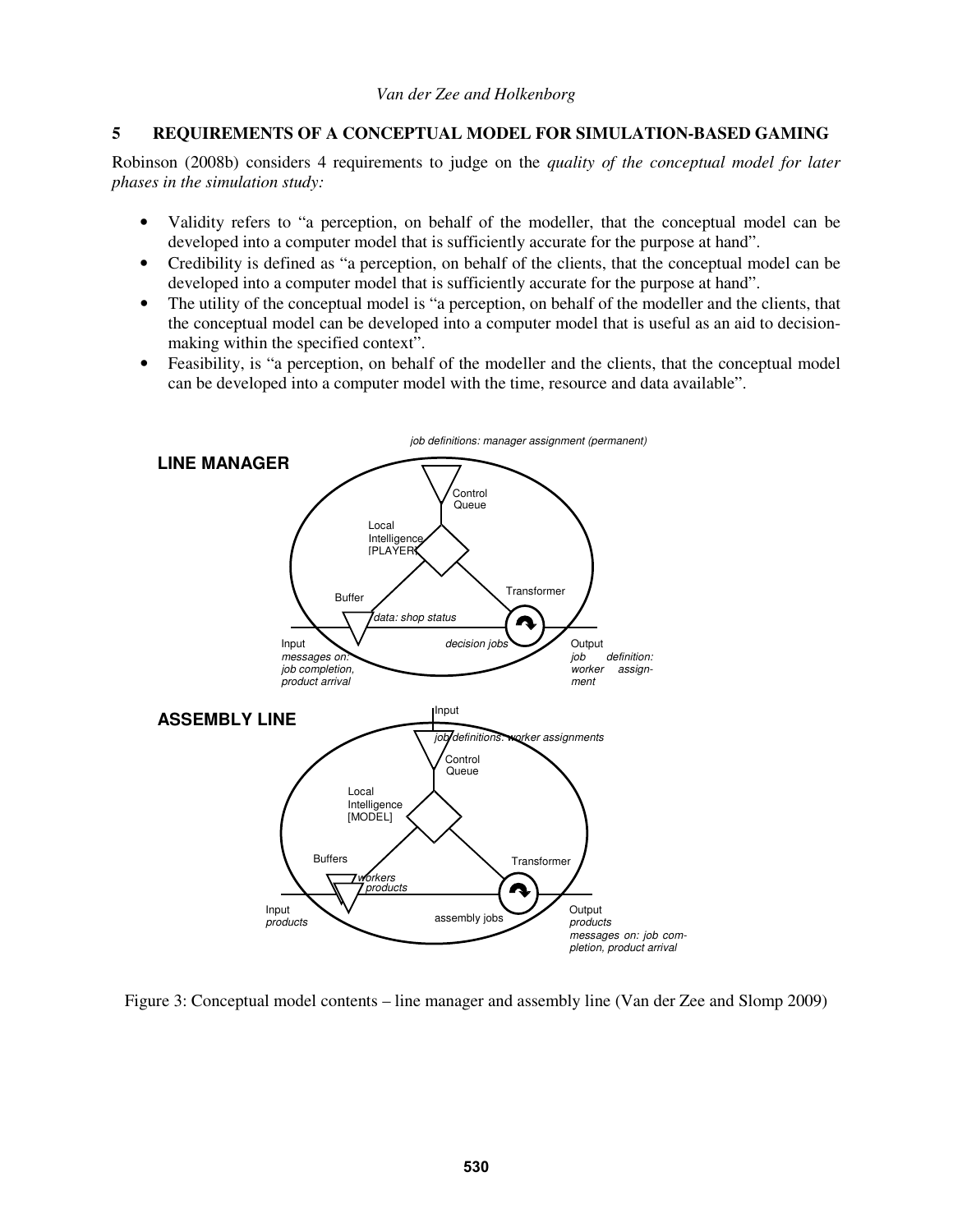

Figure 4: Determining game scope for retail game (Holkenborg 2009).

In principle the above criterions are also valid for the conceptual model of a serious game. However, subtle differences may be in explaining their definitions. Whereas the notion of accuracy (validity, credibility) in system analysis starts from the existing or foreseen system, in serious gaming accuracy may (also) be subject to the underlying pedagogic purposes, see Sections 4.1, 4.2. An important facet of accuracy may be "realism", i.e., the extent to which game users perceive the simulation to be reflective of life situations. Adobor and Daneshfar (2006) show how this may positively influence player learning.

For simulation and gaming utility should be linked to the player learning needs and game leader requirements. An important moderator of utility may be the "simplicity of model use". Ease of use would include (a) ease of understanding how to play the game, (b) ease of understanding the results returned, and (c) ease of determining what is needed to improve performance (Faria et al., 2009). Adobor and Daneshfar (2006) demonstrated that ease of use by the participants positively affected learning in the simulation.

Simulation models for gaming purposes are typically re-used to facilitate distinct groups of players (Section 2). Re-usability should therefore be added to the above list of requirements. Here re-usability may refer to "a perception, on behalf of the modeller and the clients, that the conceptual model adequately addresses learning needs for target groups of players". Remark, how this definition stresses model contents rather than modelling efficiency – in terms of efforts to be put in building/adapting the coded model model. We associate this "technical" notion with feasibility.

#### *Case example: training assembly line operators*

Simplicity of use as explained above is of high relevance for the game utility. Here simplicity is related to an insightful visualization of the shop floor (identifying operators, stations, and operations), ease of making decisions ("dragging" operators to stations), and the on line display of relevant model outputs.

### *Case example: educating retail managers*

The pilot game provoked an interesting discussion on the realism of the game among the players. Some players argued that more factors should be included in the game. Others argued that this may hinder transparency of the game outcomes, and validity of the game – as the inclusion of new factors may imply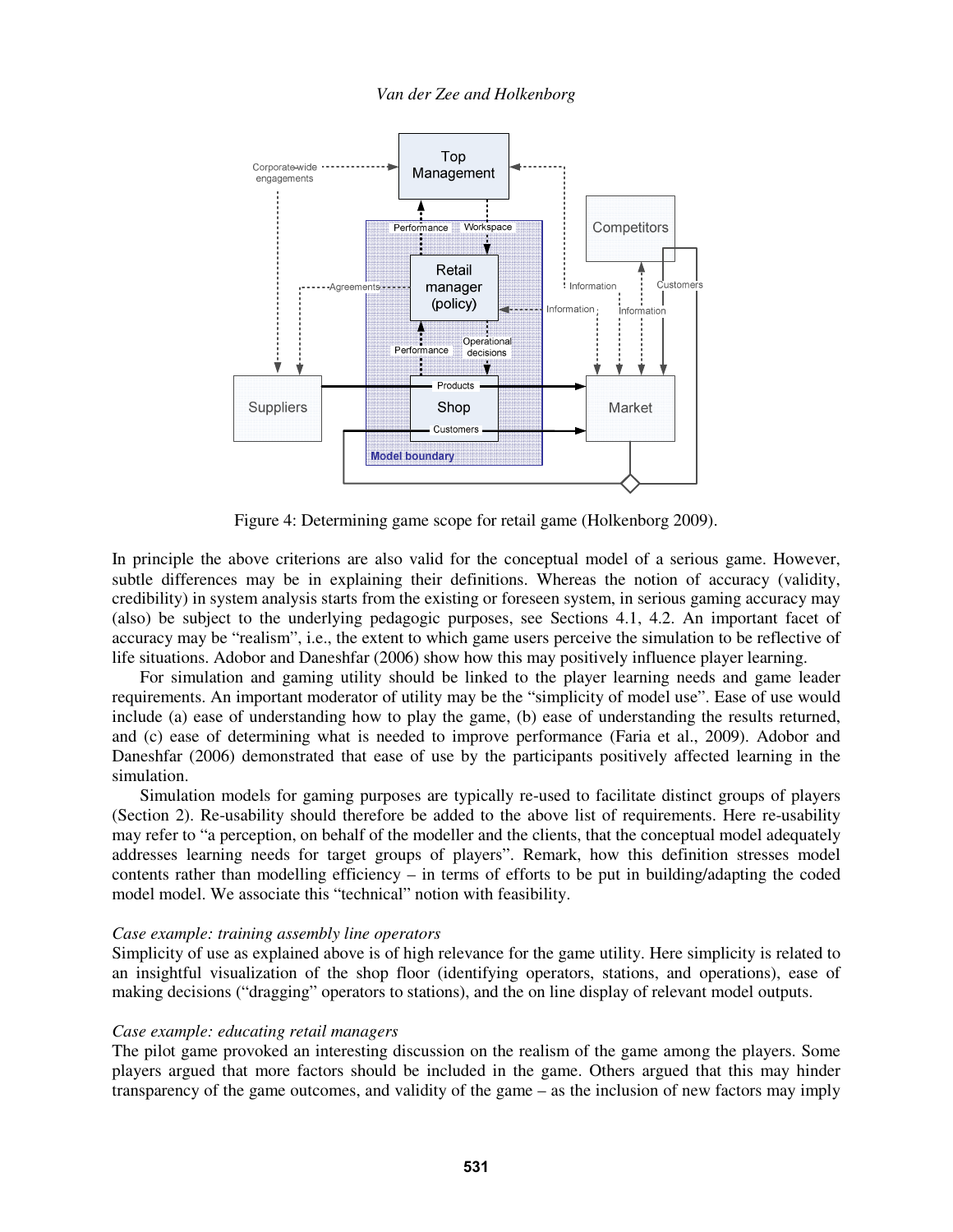a shift of field being addressed. The discussion made clear how realism is an issue to be addressed, and should be carefully linked to a clear definition of the pedagogic purposes of the game.

### **6 CONCLUDING REMARKS**

In this article we consider the alternative demands game use of simulation sets for model set up and application. Basically, the use of simulation models for serious gaming instead of system analysis, implies a shift with respect to:

- Modelling objectives: the model is meant to support learning instead of analysis.
- Users: players and game leaders are added to analyst and other stakeholders.
- Interaction: on-line user interaction with the model is intrinsic to game runs.
- Model re-use: games are typically used to serve distinct groups of players.

We highlight the impact of this shift in simulation model use by linking game elements to conceptual modelling activities. We do so starting from the existing modelling framework of Robinson (2008b). As a net effect of our efforts an adapted framework is defined, which is tailored to the use of simulation models for seroius gaming. The framework is illustrated by two case examples, addressing serious gaming for training and educational purposes.

Apart from its direct contribution to simulation and gaming, the development of the new framework, stresses the relevance of more research into conceptual modelling – which is still very much in his infancy. This is true even in case of classic simulation approaches (Robinson et al. 2010). Building simulation methodology in this respect also helps to disclose other high potential uses of simulation – as is attempted to illustrate by this paper.

### **ACKNOWLEDGEMENTS**

The authors like to thank Cees Boon for his project involvement, and Stewart Robinson for his helpful comments.

### **REFERENCES**

- Adobor, H., and A. Daneshfar. 2006. Management simulations: determining their effectiveness. *Journal of Management Development*. 25(2): 151-168.
- Angelides, M.C., and R.J. Paul. 1993. Towards a framework for integrating intelligent tutoring systems and gaming simulation. In *Proceedings of the 1993 Winter Simulation Conference* , ed. G.W. Evans, M. Mollaghasemi, E.C. Russell, and W.E. Biles, 1281-1289. Piscataway, New Jersey: Institute of Electrical and Electronic Engineers, Inc.
- Baudin, M. 2002. *Lean assembly The nuts and bolts of making assembly operations flow*. New York: Productivity Press.
- Booch, G. 1994. *Object-oriented Analysis and Design with applications*. Redwood City: Benjamin Cummings.
- Chapman, G.M., and J.F. Martin. 1995. Computerized business games in engineering education. *Computers & education*. 25(1/2): 67-73.
- Chwif, L., and M.R.P. Barretto. 2003. Simulation models as an aid for the teaching and learning process in operations management. In *Proceedings of 2003 Winter Simulation Conference*, eds. S. E. Chick, P. J. Sanchez, D. M. Ferrin, D. J. Morrice, 1994-2000. Piscataway, New Jersey: Institute of Electrical and Electronics Engineers, Inc.
- Corsun, D.L. 2000. We sail the same ship: response to "shuffling deck chairs". *Journal of Hospitality & Tourism Education* 12(3): 10-11.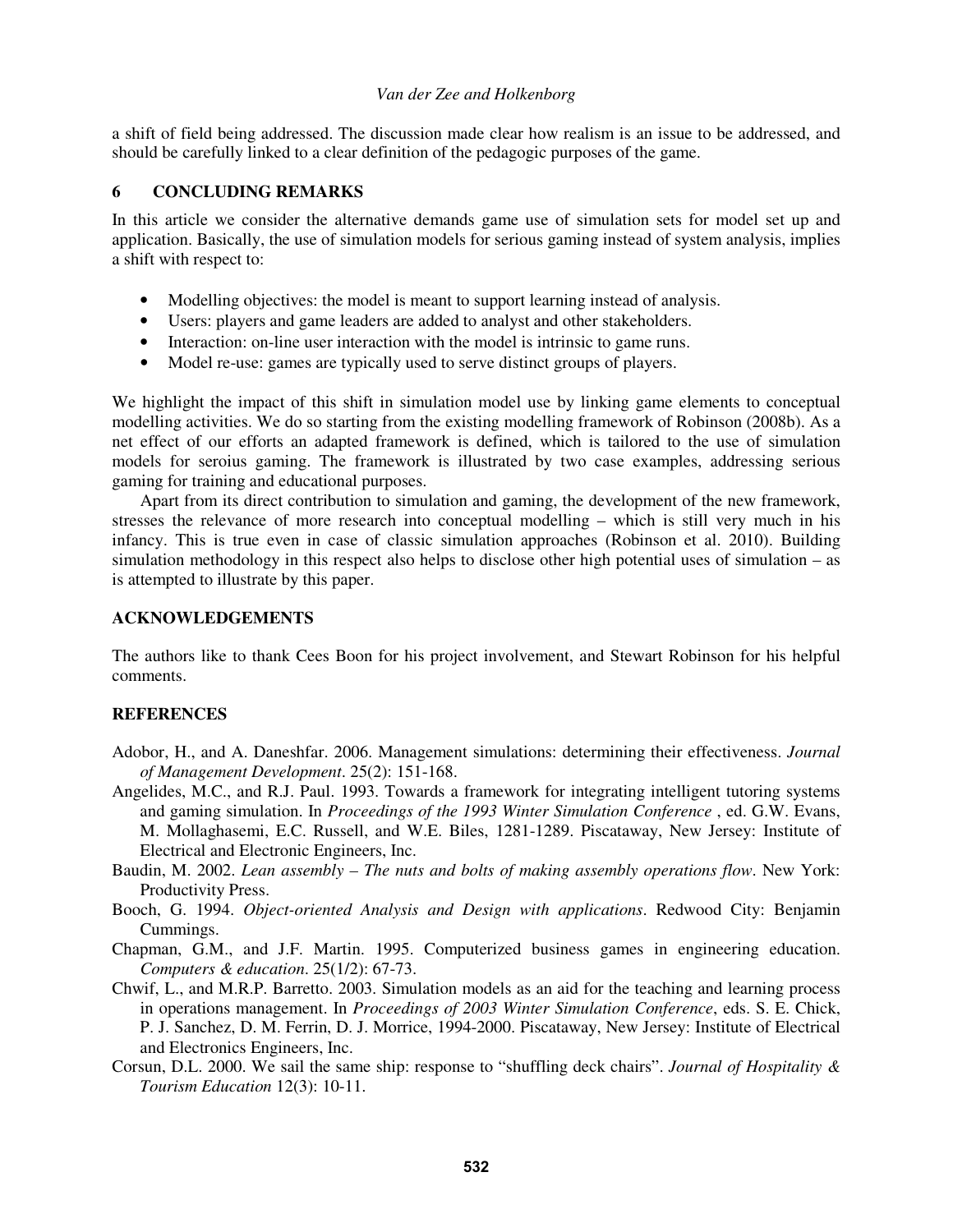- Crookall, D. 1995. A guide to literature on simulation/gaming. In *Simulation and gaming across disciplines and cultures*, ed. D. Crookall, and K. Arai, 151-171. Thousand Oaks: Sage Publications.
- Faria, A.J., D. Hutchinson, W.J. Wellington, and S.Gold. 2009. Developments in Business Gaming: A Review of the Past 40 Years. *Simulation & Gaming*, 40: 464-487.
- Greenblat, C.S., and R.D. Duke. 1981. *Principles and practices of gaming simulation*. London: Sage Publications.
- Jones, K. 1995. *Simulations: A Handbook for Teachers and Trainers*. 3rd ed. East Brunswick, NJ: Nichols Publishing Company.
- Jones, K. 1998. Simulations: Reading for action. *Simulation & Gaming* 29: 326-327.
- Haapsalo, H., and J. Hyvonen. 2001. Simulating business and operations management a learning environment for the electronics industry. *International Journal of Production Economics* 73: 261- 272.
- Holkenborg, J.B.M. 2009. The development of a retail simulation game modelling framework & pilot study. Master thesis, University of Groningen , The Netherlands.
- Klabbers, J.H.G. 2003. The gaming landscape: a taxonomy for classifying games and simulations. In *Digital Games Research Conference 2003*, 54-67. University of Utrecht, The Netherlands.
- Lainema, T., and O.P. Hilmola. 2005. Learn more, better and faster: computer-based simulation gaming of production and operations*. International Journal of Business Performance Management* 7(1): 34- 59.
- Van Ments, M. 1983. *The effective use of role-play. A handbook for teachers and trainers*. London: Kogan Page.
- Riis, J.P., J. Johansen, and H. Mikkelsen. 1995. Simulation games in production management An introduction. In*: Simulation games and learning in production management*, ed. J O Riis, 3-11. London: Chapman & Hall.
- Robinson, S. 2001. Soft with a hard centre: Discrete-event simulation in facilitation. *Journal of the Operational Research Society* 52(8): 905-915.
- Robinson, S. 2008a. Conceptual modelling for simulation Part I: definition and requirements. *Journal of the Operational Research Society* 59: 278-290.
- Robinson, S. 2008b. Conceptual modelling for simulation Part II: a framework for conceptual modelling. *Journal of the Operational Research Society* 59: 291-304.
- Ruohomaki, V. 1995. Learning and education with simulation games. In*: Simulation games and learning in production management*, ed. J.O. Riis, 13-25, London: Chapman & Hall.
- Ruohomaki, V. 2003. Simulation Gaming for Organizational Development. *Simulation & Gaming* 34: 531-549.
- Smeds, R. 2003. Simulation for accelerated learning and development in industrial management guest editorial. *Production Planning & Control* 14(2): 107-110.
- Van der Zee, D.J. 2007. Developing participative simulation models framing decomposition principles for joint understanding. *Journal of Simulation* 1(3): 187-202.
- Van der Zee, D.J., and J.B.M. Holkenborg. 2010. Exploring simulation-based serious gaming Framing the issues. Proceedings of the Operational Research Society Simulation Workshop 2010 (SW10), ed. M. Gunal, B. Tjahjono, S. Robinson, and S. Taylor, 108-117. Birmingham: OR-Society.
- Van der Zee, D.J., and J. Slomp. 2009. Simulation as tool for gaming and training in operations management – a case study. *Journal of Simulation* 3(1): 17-28.
- Van der Zee, D.J., and J.G.A.J. Van der Vorst. 2005. A modeling framework for supply chain simulation – Opportunities for improved decision-making. *Decision Sciences* 36(1): 65-95.
- Van Ments, M. 1983. *The effective use of role-play. A handbook for teachers and trainers*. London: Kogan Page.